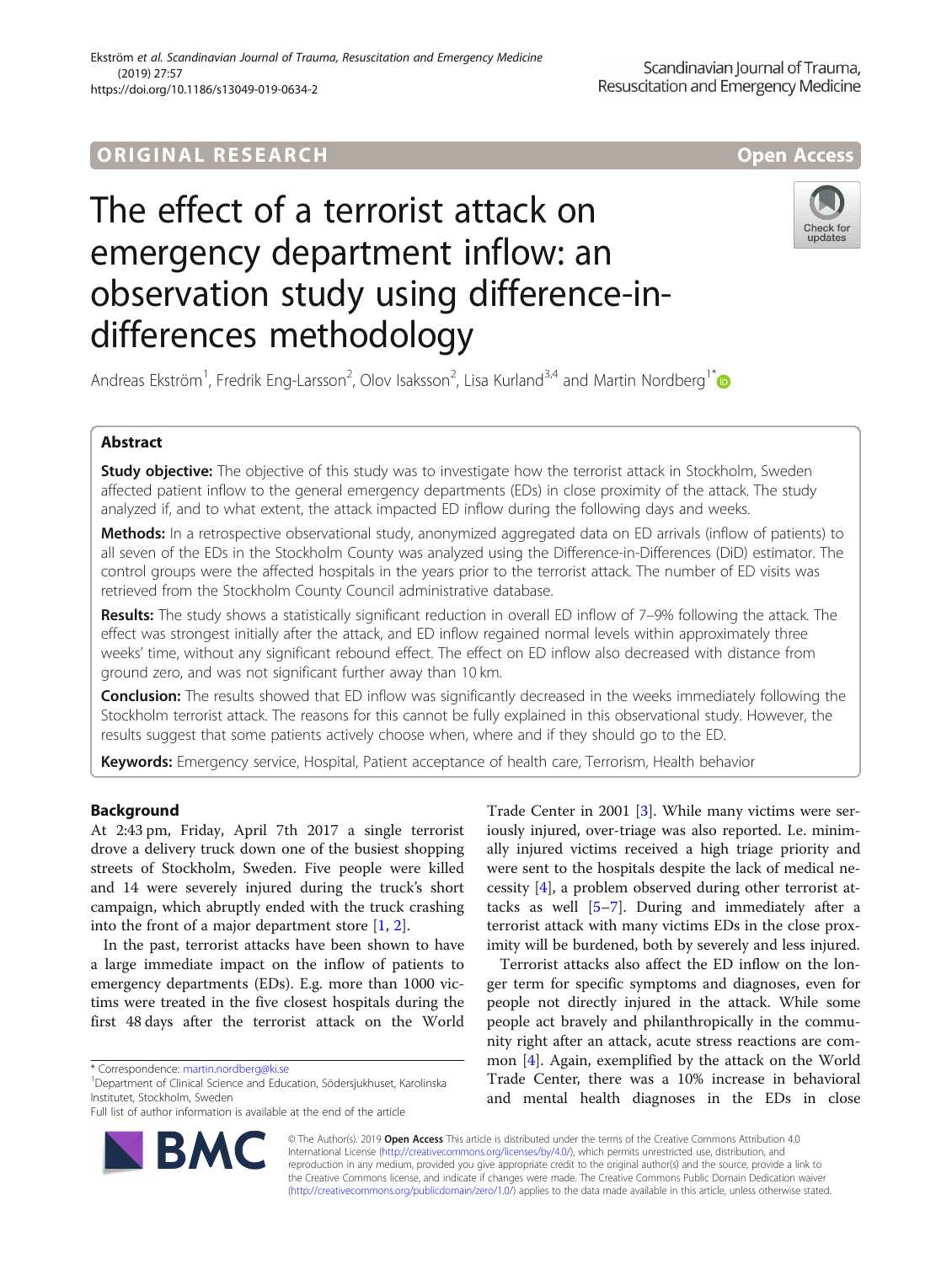geographical proximity to the attack [[8\]](#page-6-0). In addition, media plays a role in affecting the longer-term inflow. Previous studies have found that media coverage of adverse events influences healthcare related behavior, leading to more people seeking care when the media coverage is intense [[9,](#page-6-0) [10\]](#page-6-0). However, there is little research investigating how ED inflow is affected in the following weeks after a terrorist attack.

A terrorist attack is a strain on the society in general and on the health care system in particular. Since ED crowding is a constant problem in many countries, it is important to understand how extreme events like terrorist attacks may impact the inflow of patients to the ED. More importantly, such studies may help us better understand factors and events that influence patients' decisions to seek medical care at the ED. An understanding of this decision process is of practical value in the planning of ED operations, as well as in the design of the emergency care system in general.

# Materials and methods

# Aims

The objective of this study is to investigate how the terrorist attack affected patient inflow to the emergency departments in close proximity to the attack. While the number of casualties and injured people in the Stockholm terrorist attack could be considered low compared to other recent attacks in Europe and USA [[11\]](#page-6-0), it was the largest terrorist attack in Sweden in modern time and received extensive media coverage, both from national and international media [[12](#page-6-0)]. As such, it can be hypothesized that the attack influenced individual's healthcare seeking decisions. In this study we analyze if, and to what extent, this influence impacted the ED inflow.

## Study design

The study is a retrospective observational study that uses anonymized aggregated data on ED arrivals.

#### Study setting and selection of participants

The study was conducted in Stockholm County, Sweden—a region with 2.3 million inhabitants and 26 municipalities. Most inhabitants live in the Stockholm municipality which comprises Stockholm City and its closest surroundings with a population of 1.3 million [[13\]](#page-6-0). The county has seven general hospitals with EDs with a total of approximately 700,000 ED visits per year in 2016 (Table 1). Karolinska Sjukhuset Solna, is the trauma center, hence, severe surgical pediatric cases and major trauma are steered to this hospital ED.

|            | <b>Table 1</b> Emergency Hospitals in Stockholm County. Km = |  |  |  |
|------------|--------------------------------------------------------------|--|--|--|
| kilometers |                                                              |  |  |  |

| Hospital                      | Emergency census<br>/ year (year 2016) | Distance to site of<br>terrorist attack (km) |
|-------------------------------|----------------------------------------|----------------------------------------------|
| St Görans sjukhus             | 86,000                                 | 2.4                                          |
| Södersjukhuset                | 167,000                                | 2.53                                         |
| Karolinska sjukhuset Solna    | 136,000                                | 2.77                                         |
| Danderyds sjukhus             | 113,000                                | 6.8                                          |
| Karolinska sjukhuset Huddinge | 86,000                                 | 14.4                                         |
| Södertälje sjukhus            | 38,000                                 | 28.5                                         |
| Norrtälje sjukhus             | 27,000                                 | 59.2                                         |

## Reference collection

Reference literature was collected using PubMed [\[14](#page-6-0)], PsycARTICLES [\[15](#page-6-0)], reSEARCH [\[16\]](#page-6-0) and Google Scholar [\[17](#page-6-0)]

#### Data collection and processing

Data was gathered from the Stockholm County Council data warehouse, VAL [[18](#page-6-0), [19](#page-6-0)]. VAL is a comprehensive database consisting of all administrative health care data generated in the Stockholm County on individual level. All health care contacts and the corresponding diagnoses for each visit are stored in VAL, with exception of a few private clinics that operate without subsidies in the Stockholm area [\[18](#page-6-0)]. VAL has more than 99% coverage of hospital care in the county [\[18\]](#page-6-0). Numbers on daily inflow to all seven hospital bound EDs in Stockholm County were collected and stratified on age for the period of January 1st 2013 –May 31st 2017. The Norrtälje ED (the smallest of the seven EDs) was excluded from the analysis since the surrounding municipality had a different Easter holiday week in 2017 than the rest of Stockholm County. This would make it difficult to disentangle the potential effect of the attack from potential holiday effects. Also, given that the Norrtälje ED is in a rural area more than twice as far away from the attack as the second furthest ED, it is unlikely to have been affected.<sup>1</sup> Specialized psychiatric EDs were not included.

#### Method

To analyze the effect of the terrorist attack on the ED inflow we use the Difference-in-Differences (DiD) estimator, where the control groups are the affected hospitals in the years prior to the terrorist attack. The DiD technique is commonly used to assess treatment effects in observational studies [\[20](#page-6-0)–[22\]](#page-6-0). The DiD estimator estimates the effect of the treatment (terrorist attack) by comparing the average change in the outcome (ED inflow) in the treatment group with the average change in the outcome in the control group. This ensures unbiased causal estimates of the treatment effect under the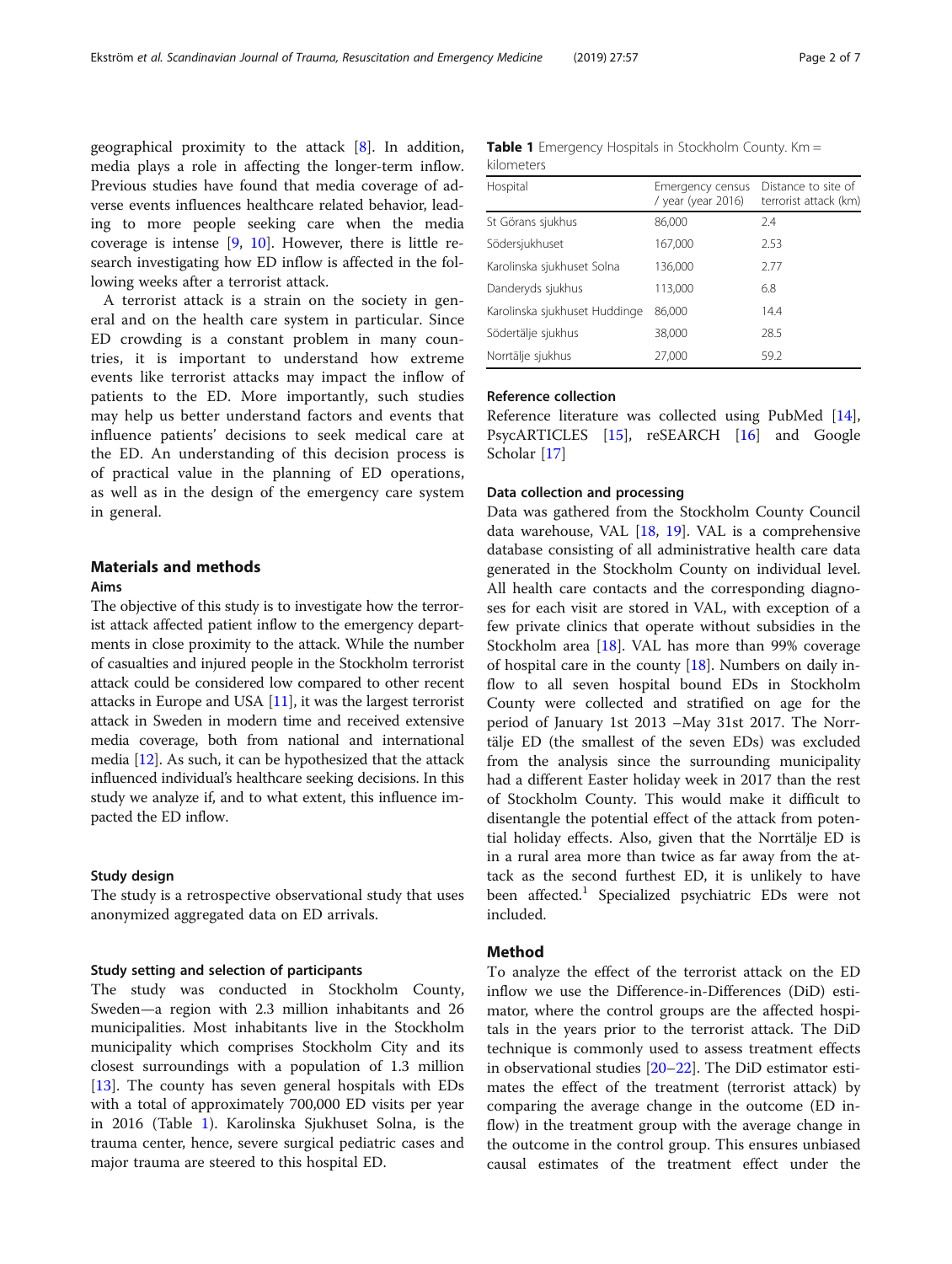assumption that, without treatment, the treatment and control would have followed parallel trends over time.

To better understand the duration and dynamics of the reduction in ED inflow we use the method outlined by Granger [[23\]](#page-6-0) and implemented by Autor [\[24](#page-6-0)] to examine how the effect size evolves over time. The technique builds on introducing "leads" and "lags" of the treatment effect. In essence, the 'leads' measure the effect of treatment before the treatment (which, of course, is hypothesized to be insignificant), and the 'lags' measure the effect of treatment in the periods that follow treatment. The "leads" can be interpreted as placebo effects and the "lags" indicate the duration of the treatment effect.

As outlined in Table 2, we aligned the data from all years in relation to Easter (the terrorist attack occurred one week before Good Friday in 2017, marked in black Table 2). The before period is the period where no attack has yet occurred, and the *after* period is the period after the attack has occurred. We eliminated the actual day of the attack from the analysis to exclude effects caused by the acute medical response and the temporary reduction in accessibility, caused by e.g. shut-down of local transportation systems and police barriers, in Stockholm. The treatment group includes all six hospitals in 2017 and the control group the same hospitals in the years 2013– 2016.

The outcome of interest is the number of patients of each age group arriving at the ED during a given day. To simplify the interpretation of the results, we logarithmized the dependent variable. We also controlled for month, weekday and Easter holiday as well as time-fixed effects on the age group x hospital level. To correct for potential correlation within hospitals, the model is estimated with cluster robust standard errors. The regressions are run with the software Stata (version 15, StataCorp LLC, Texas, USA) and the command xtreg.

#### Results

# The effect of the Stockholm terrorist attack on ED inflow

Table [3](#page-3-0) shows the estimation results for time windows of different lengths (days before and after the attack). The effect of the terrorist attack on ED inflow is given by the Treatment group x After coefficients (− 0.0728\*\*, − 0.0703\*\*, − 0.0898\*\*\*). Since the dependent variable is logarithmized, the coefficients are interpreted as percentages. All three models show a statistically significant relative reduction in ED inflow of 7–9% following the attack. Given an average arrival rate of 1396 patients per day, this is equivalent to a daily absolute reduction of approximately 126 patients for the studied hospitals.

The Treatment group coefficients indicate an relative increase of 17% in ED inflow in the treatment year (2017) compared to the control years (2013–2016). The After coefficient in Model 3 is positive and significant, which shows that, across all years, the after period has slightly higher inflow than the before period. The Between R-Square is high compared to the Within R-Square, which is typical for fixed effects models, and the F Statistic indicate a high overall statistical significance of the regression model.

Figure [1](#page-3-0) shows the results of how effect size evolves over time. In the two weeks preceding the attack there is no significant difference in ED inflow between the control and the treatment groups, which confirms the parallel trends assumption of the DiD estimator. After the attack, the ED inflow significantly decreases in the treatment group during approximately two weeks' time. Normal levels are regained in week 3. Week 4 to week 6 all exhibit normal levels suggesting that there is no significant "rebound effect".

#### The impact of distance from the attack

The results presented in Table [3](#page-3-0) and Fig. [1](#page-3-0) show that ED inflow significantly declined following the terrorist attack. We also investigated how this effect was moderated by the distance from the epicenter of the attack. The results are presented in Table [4.](#page-4-0) The effect of distance on ED inflow are statistically significant, and strong, up to 10 km from the attack but then disappears for EDs that are further away.

## Robustness check

Additional analyses were performed as robustness checks of the main results. Data on ED inflow from four hospitals in the two counties adjacent to Stockholm were collected. Since the effect of the terrorist attack diminished with the distance from the epicenter of attack, no significant effect from the terrorist attack was to be expected at hospitals in adjacent regions. The Post-hoc

Table 2 The data in both the control and treatment group are aligned in relation to Easter. The days marked in black in each year corresponds to the Friday one week prior to Good Friday, which is the day of the terrorist attack 2017.

|                  |                              | March                                        |                 | April |
|------------------|------------------------------|----------------------------------------------|-----------------|-------|
| Control          | 2013<br>2014<br>2015<br>2016 | before<br>after<br>before<br>after<br>before | before<br>after | after |
| <b>Treatment</b> | 2017                         |                                              | before          | after |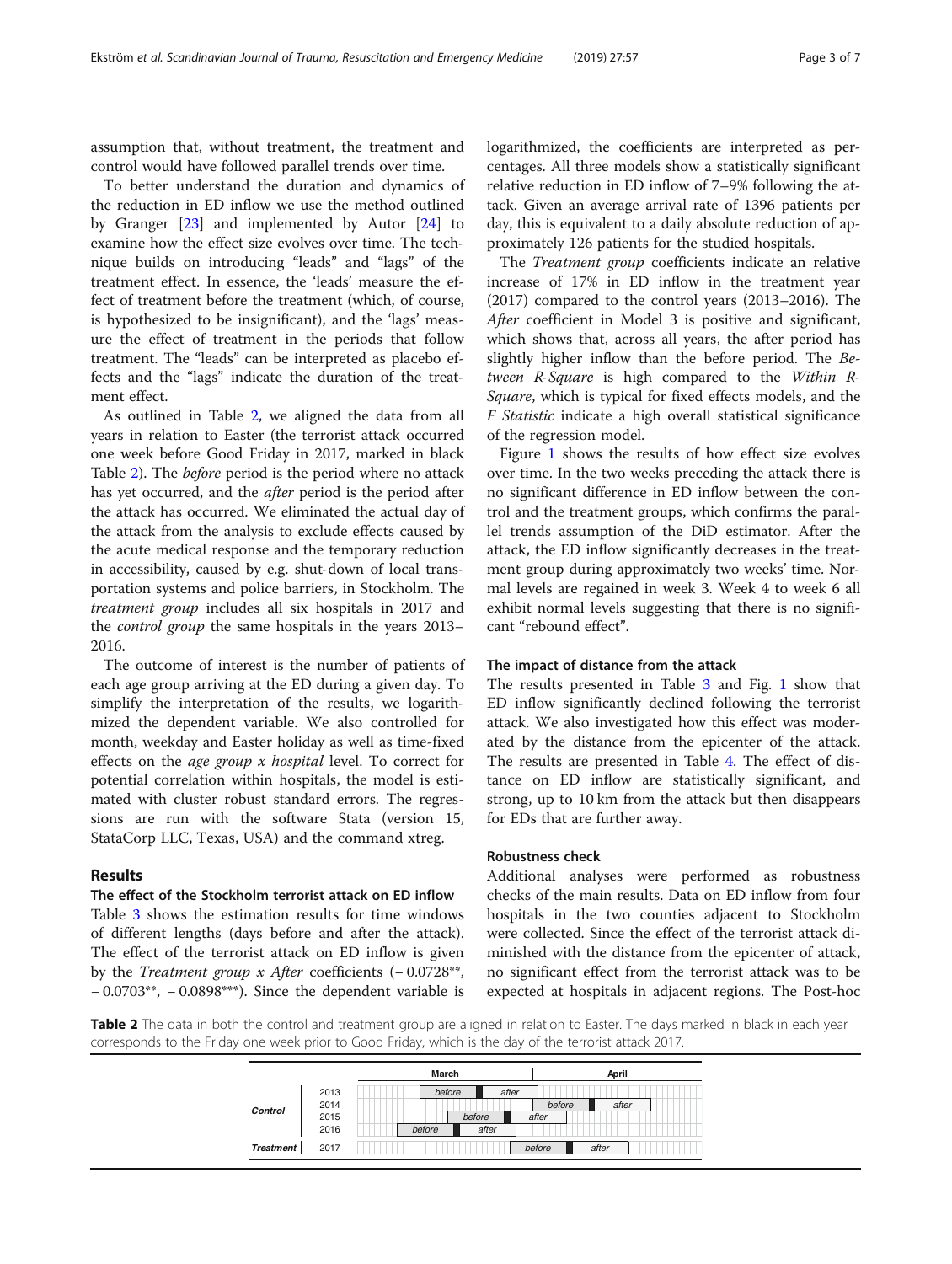<span id="page-3-0"></span>Table 3 Difference-in-Differences estimation results. The treatment effect (effect of the terrorist attack) is given by the Treatment group x After coefficients and can be interpreted as the absolute percentage decrease in ED visits caused by the attack. The predicted reduction hence ranges from 7.03% (Model 2) to 8.98% (Model 3). The regressions also control for Easter holiday, month, weekday, age group, holiday and age group x holiday fixed effects. These coefficients are omitted for the sake of readability

| Dependent variable = $log(Visits)$ | Model 1<br>5 Day Window | Model 2<br>10 Day Window | Model 3<br>15 Day Window |
|------------------------------------|-------------------------|--------------------------|--------------------------|
| Treatment group x After            | $-0.0728**$             | $-0.0703**$              | $-0.0898***$             |
|                                    | (0.0309)                | (0.0265)                 | (0.0197)                 |
| Treatment group                    | $0.173**$               | $0.176***$               | $0.176**$                |
|                                    | (0.0760)                | (0.0793)                 | (0.0797)                 |
| After                              | 0.0139                  | 0.00465                  | $0.0347***$              |
|                                    | (0.0125)                | (0.0119)                 | (0.00897)                |
| <i><b>Observations</b></i>         | 2430                    | 4860                     | 7290                     |
| F Statistic                        | $15.48***$              | $15.03***$               | $18.63***$               |

Note:  $**p<0.05$ ,  $**p<0.01$ . Cluster robust standard errors in parentheses

analysis confirmed this. For the first county, Uppsala, arrivals at a single hospital were analyzed. The analysis revealed no significant change in inflow after the attack (− 0.0988, *p*-value: 0.143,  $n = 280$ ). For the second, Södermanland, visits at three hospitals were analyzed. Also, these results did not indicate any significant change in ED inflow  $(-0.0546, p-value: 0.237, n = 1890)$ , despite the relatively large data set.

#### **Discussion**

This study documents a significant decrease in ED patient inflow during the weeks following the Stockholm terrorist attack. The inflow was reduced by 8% during more than two weeks after the terrorist attack compared to the control years. To our knowledge, this is the first study on how general ED attendance is affected in the

days and weeks following a terrorist attack. The current results display a different result from previous studies, which conversely point to an increase in the inflow after a terrorist attack  $[8, 25, 26]$  $[8, 25, 26]$  $[8, 25, 26]$  $[8, 25, 26]$  $[8, 25, 26]$  $[8, 25, 26]$ . This discrepancy may, in part, be explained by the current study measuring the entire ED inflow rather than a sub-population with specific conditions such as PTSD and other psychiatric disorders [[8\]](#page-6-0).

There is no previous work studying the effect of ED inflow in the aftermath of a terrorist attack like the one studied in the article at hand. Similar studies have been made of the hurricane Sandy in the USA 2012. Those studies show an increase of the ED inflow during the period subsequent to the hurricane which would contradict the findings in the study at hand [[27,](#page-6-0) [28\]](#page-6-0). The two events, though, are inherently different; the hurricane

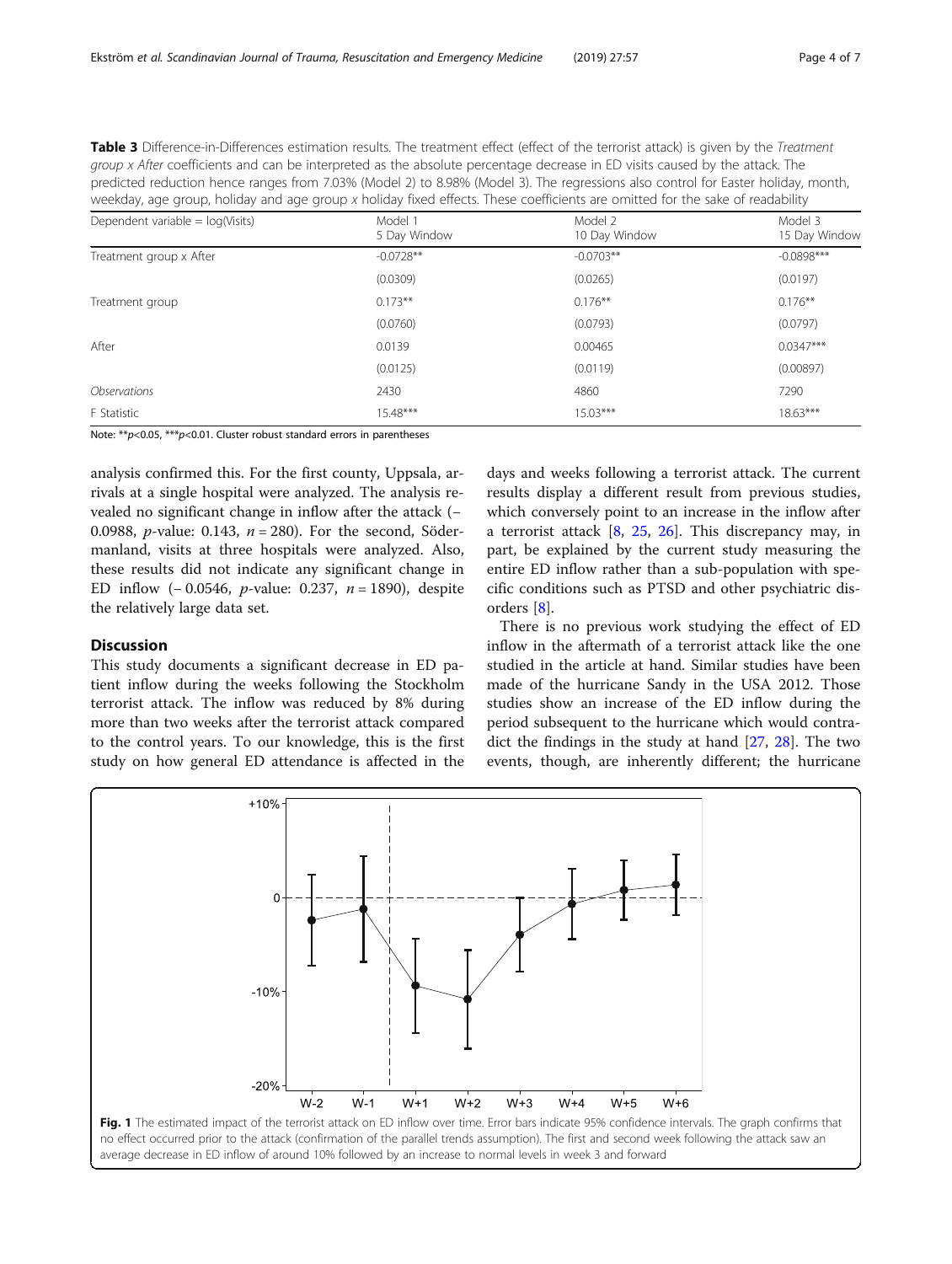<span id="page-4-0"></span>Table 4 The estimated impact of the terrorist attack on ED inflow for increasing distances from the epicenter of the attack. The Table shows that the effect no longer becomes significant over 10 km distance. Note that the maximum distance in the data is 28.5 km and that the results cannot be extrapolated beyond this point due to the linearity assumption

| Distance from attack [km] | Effect size   |
|---------------------------|---------------|
| $\overline{0}$            | $-14.5\%$ *** |
| 5                         | $-11.2%$ ***  |
| 10                        | $-7.96\%$ *** |
| 15                        | $-4.70%$      |
| 20                        | $-1.40%$      |
| $M: L = X X X$ , $A A A$  |               |

Note: \*\*\*  $p$  < 0.01

was known in advance and prolonged in time, whereas the terrorist attack bore neither of those characteristics.

Although the results clearly demonstrate that the ED inflow decreased after the terrorist attack, the study does not explain the reasons behind this. While it cannot be ruled out, it must be considered extremely unlikely that 8% of potential patients were healthier during this exact time and in this exact region. A more plausible explanation is that some of the patients that otherwise would have gone to the ED chose not to go during this period. It is possible that the patients did not visit the ED due to fear [\[29\]](#page-6-0), altruism to avoid congestion at the ED in times of a crisis  $[4]$  $[4]$ , or unwillingness to visit what could be thought to be a crowded ED. [\[30](#page-6-0)] Altmayer et al. has shown that 7.2% of ED visits are best suited for primary care [\[31\]](#page-6-0). The observed reduction of ED inflow in the current study is of the same magnitude, which could imply that the decrease in ED inflow represents people that could seek help from other health care providers. The question of whether these 8% actually did seek healthcare elsewhere, and what sort of patients they were, are important questions that we plan to address in future research. A better understanding of the behavior of ED attendees could be useful for the design of health care systems and when deciding actions to reduce ED crowding.

The reduction in patient inflow was seen across all six hospitals, but the effect decreased with the distance from the epicenter of the terrorist attack. Similar distance related differences have been observed in other studies. DiMaggio et al. showed that the number of PTSD related visits to the ED after a terrorist attack was related to the proximity of the hospital to the area of the attack [[8\]](#page-6-0). Similarly, Laugharnea et al. argue that the risk of PTSD is increased by geographic proximity to the attack [[32\]](#page-6-0). Also, the proximity of an indirectly exposed individual (where indirect exposure is defined as "repeated or extreme exposure to aversive details") to the site of an adverse event predicts the severity or amount of

symptoms this individual may experience. The effect on ED inflow as a function of the distance to ground zero observed in this study may be a result of this phenomenon [[33\]](#page-6-0).

The changes in ED inflow during the study period may also be an effect of the media coverage of the terrorist attack and the considerable amount of indirectly exposed people having psychological symptoms caused by this exposure. The level of media exposure has been shown to predict both the length and severity of psychological symptoms, but the symptoms appear over a limited period of time. This may, in part, explain the unexpected pattern of decreased ED inflow during a period of no more than three weeks seen in this study [[33\]](#page-6-0).

An interesting aspect is that effect on ED inflow is strong and significant for two to three weeks and then disappears. This is consistent with Cohen et al.'s study of the World Trade Center attack, which showed that while people show acts of philanthropy and patriotic actions in the direct aftermath of an attack, they will revert to their regular behavior after about three weeks [[4\]](#page-6-0). This "twoweek change" in people's behavior after a terrorist attack is also visible in internet search traffic. Figure [2](#page-5-0) shows the volume of Google searches on the keywords "terror" or "terroriste" in conjunction with four recent terrorist attacks in Europe, generated by Google Trends [[34\]](#page-6-0). In previous research, similar searches have been shown to consistently produce more statistically accurate data than other survey- based indicators of public attention and opinion [[35](#page-6-0)–[38](#page-6-0)]. In this case, it is clear that public attention, as measured by the volume of searches, follows the same two-week pattern as the inflow reduction. Whether this public attention is driven by media reporting, a general sense of "moving on", or some other psychological effect is an open question that merits future studies.

It is well known that ED inflow varies over time. Calendar data (time, day of week, season and holidays) and the number of previous visits have been shown to be the strongest predictors of ED inflow [\[39,](#page-6-0) [40](#page-6-0)]. Though not the primary aim, the current study adds new knowledge by showing how events, e.g. a terrorist attack, can have an effect on ED inflow over a time window of 2–3 weeks.

#### Limitations

The study investigates the effect of a single terrorist attack on ED inflow in one county. This may be seen a limitation. However, Stockholm is the most densely populated county in Sweden, and is served by seven large hospital EDs. Therefore, we believe that the results can be generalized to similar urban settings. Moreover, the study includes only aggregated effects on the numbers of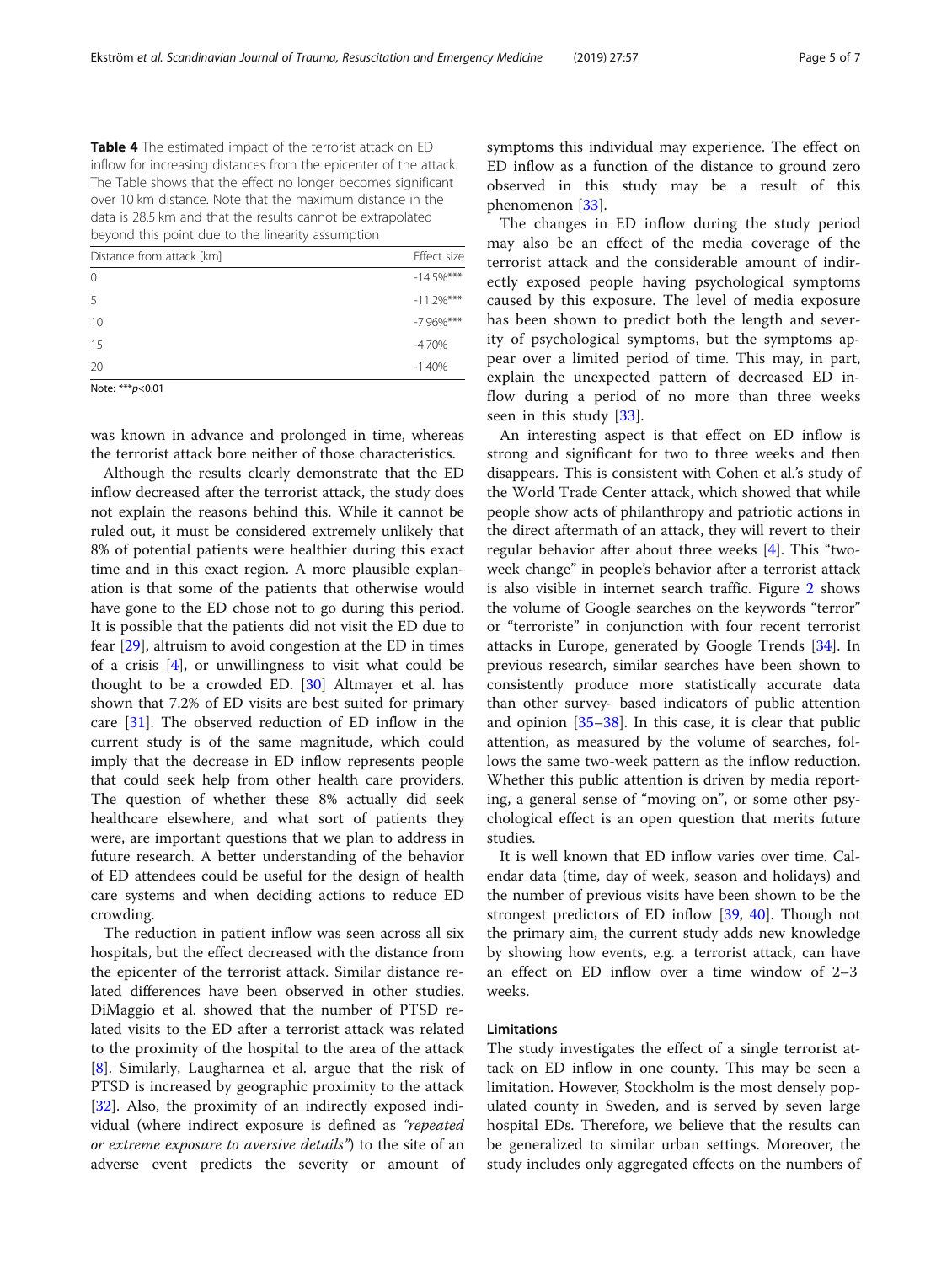<span id="page-5-0"></span>

visits to the EDs. A detailed understanding of which patients (gender, chief complaints, socioeconomic background etc.) that did not visit the EDs was not analyzed, but is planned for future studies. Neither were visits to psychiatric EDs nor primary care facilities assessed in this study.

The research at hand studies the difference-indifferences effect over a time-period relative to Easter. As Easter may occur during a time period between the end of March and the end of April depending on the year, the dates compared are not the same between years, although weekdays are compared to corresponding weekdays. The variation of ED inflow between March and April is low, why the biasing effect of this conduct is considered to be low.

In addition, the method in this study is that of a retrospective register study and does therefore not explain causation. This being said, a prospective randomized controlled study of this sort of phenomenon, i.e. a terrorist attack, would be difficult to undertake.

# Conclusions

This research shows that ED inflow significantly decreased in the weeks immediately following the Stockholm terrorist attack. This is surprising and raises a number of questions for future research. The results suggest that some patients actively choose when, where and if they should go to the ED. It would be of great value to better understand which type of patients they are, how they make healthcare seeking decisions and where they are best treated.

# **Endnotes**

<sup>1</sup>Including the Norrtälje ED in the analysis still yields the same qualitative results and conclusions as presented in Table [3.](#page-3-0)

#### Acknowledgements

Not applicable.

#### Authors' contributions

MN conceived the study and collected the data. LK advised on study design. FEL and OI chose statistical methods and conducted the data analysis. AE made the background literature review and drafted of the manuscript. All authors concluded the results and jointly made substantial contributions to its revision. MN takes responsibility for the paper as a whole. All authors read and approved the final manuscript.

#### Funding

Grant from Stockholm County Council, LS 2016–1448, Awarded to Assistant Professor Olov Isaksson. Funding has been used for time for data gathering, analysis and writing.

#### Availability of data and materials

The ED inflow datasets analyzed during the current study are not publicly available due to legal issues and county council security but are available from the corresponding author on reasonable request and subsequent vetting by the Stockholm County Council. Data from Google Trends are available from <https://trends.google.com/trends/>.

#### Ethics approval and consent to participate

The study was conducted with the permission from the Regional Ethical Review Board in Stockholm (dnr 2017/205–31/5).

#### Consent for publication

Not applicable.

#### Competing interests

The authors declare that they have no competing interests.

#### Author details

<sup>1</sup>Department of Clinical Science and Education, Södersjukhuset, Karolinska Institutet, Stockholm, Sweden. <sup>2</sup>Stockholm Business School, Stockholm